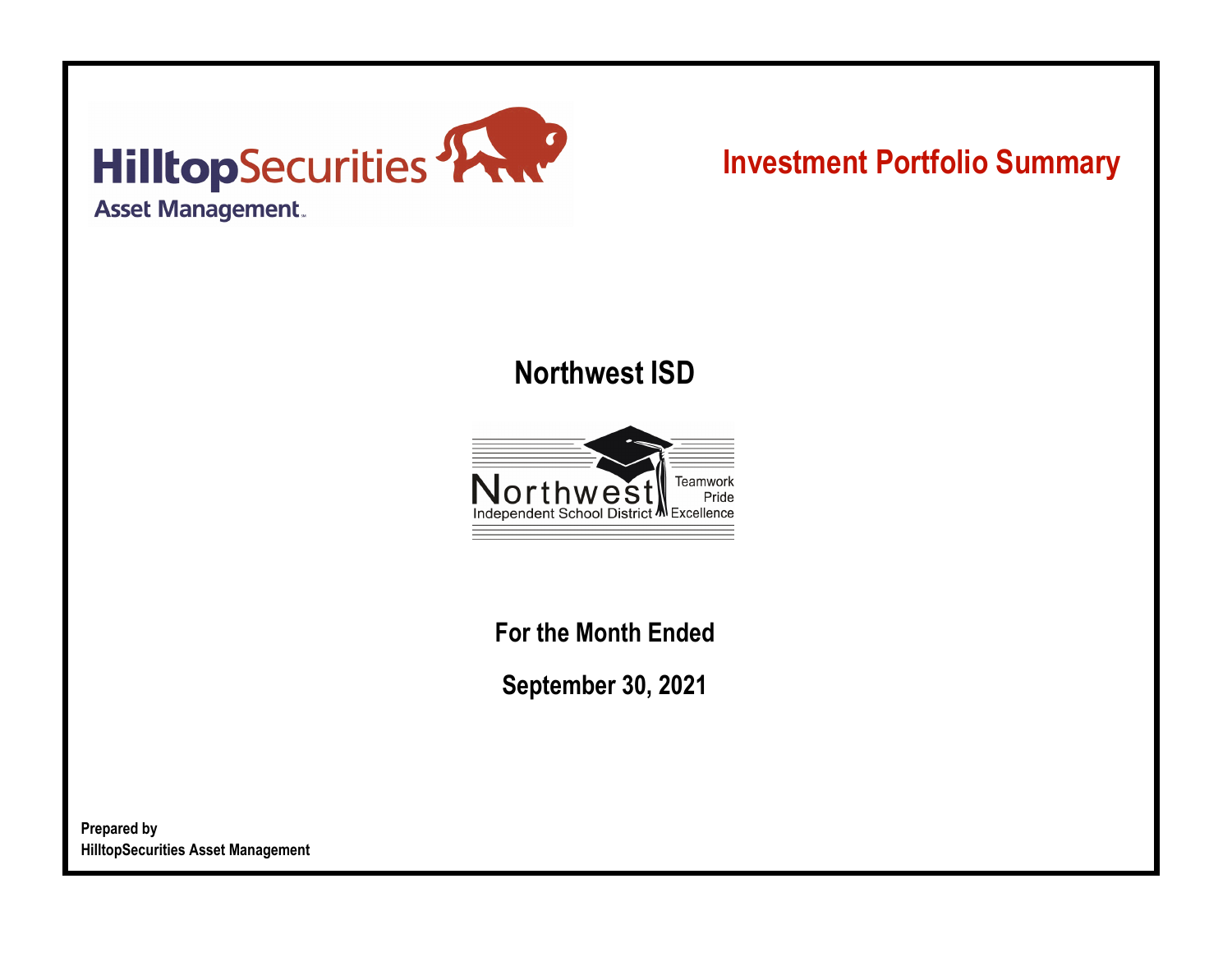

### **Report Name**

| <b>Certification Page</b>         |
|-----------------------------------|
| Executive Summary                 |
| Benchmark Comparison              |
| Detail of Security Holdings       |
| Change in Value                   |
| Earned Income                     |
| <b>Investment Transactions</b>    |
| Amortization and Accretion        |
| Proiected Fixed Income Cash Flows |

### **Table of Contents / Market Recap**

#### **MARKET RECAP - SEPTEMBER 2021:**

Covid concerns continued to infect Q3 economic growth, although the month of September showed a steady decline in the spread. The 7-day average of new COVID-19 cases actually peaked at 161k on the first day of September before dropping -55% over the course of the month as another 10 million Americans received their first vaccine dose, bringing the total above 210 million, or 65% of the U.S. population. As the virus receded, market focus turned to the mid-month FOMC meeting for indications of when committee members would begin reeling-in some of the Fed's accommodative monetary policy. Chairman Powell told reporters in the post-meeting press conference that QE asset purchases were expected to wind down by mid-2022, and although an official start date has not been set, tapering will almost certainly begin later this year. The FOMC meeting also brought a fresh "dot plot" that was a bit more aggressive in terms of future interest rate increases. Of course, all of this is subject to change depending on labor market and inflation trends.

Non-farm payrolls, tainted by the latest virus wave, rose by just +235k in August, a sharp drop from the million plus pace of the previous two months, leaving payrolls 5.3 million below the pre-pandemic total. At first glance, it might appear those jobs are missing, but in reality, it's the workers that are absent. The July JOLTS survey showed a record 10.9 million available positions, an increase of 4.2 million since the year began. With federal unemployment benefits ending on September 6th for an estimated 11 million Americans, many experts expect open positions will be filled in the upcoming months. These jobseekers will be paying higher prices for food, clothing and transportation as inflationary pressures remained extremely elevated well beyond the "transitory period" Fed officials have widely telegraphed. On a year-over year-basis, headline CPI was up +5.3% in August, down from +5.4% the previous month, while core CPI climbed +4.0% on a year-over-year basis following a +4.3% annual increase in July. The simple fact that the indexes are moving lower may have given investors some comfort, but inflation remains stubbornly near thirty-year highs. Strong consumer demand paired with severely challenged global supply chains indicate higher prices could last well into next year.

The Fed typically cools inflation by ratcheting interest rates higher to slow economic growth, but as monetary stimulus is set to fade, fiscal policy could be on the verge of expanding at an unprecedented pace. A \$1 trillion infrastructure bill that passed the Senate in August did not get a vote in the House as expected on the last day of September, while opposition to a proposed \$3.5 trillion budget reconciliation bill is garnering hostility on both sides of the isle and an impasse on the debt ceiling adds to the turmoil. At this point, the Democrats will either raise the debt ceiling themselves and face the political consequences in the 2022 midterms or put the U.S. Treasury in the unthinkable position of defaulting on its debt obligations. Either way, politics are likely to drive the markets in October, adding a big dose of volatility and likely nudging a market yields higher.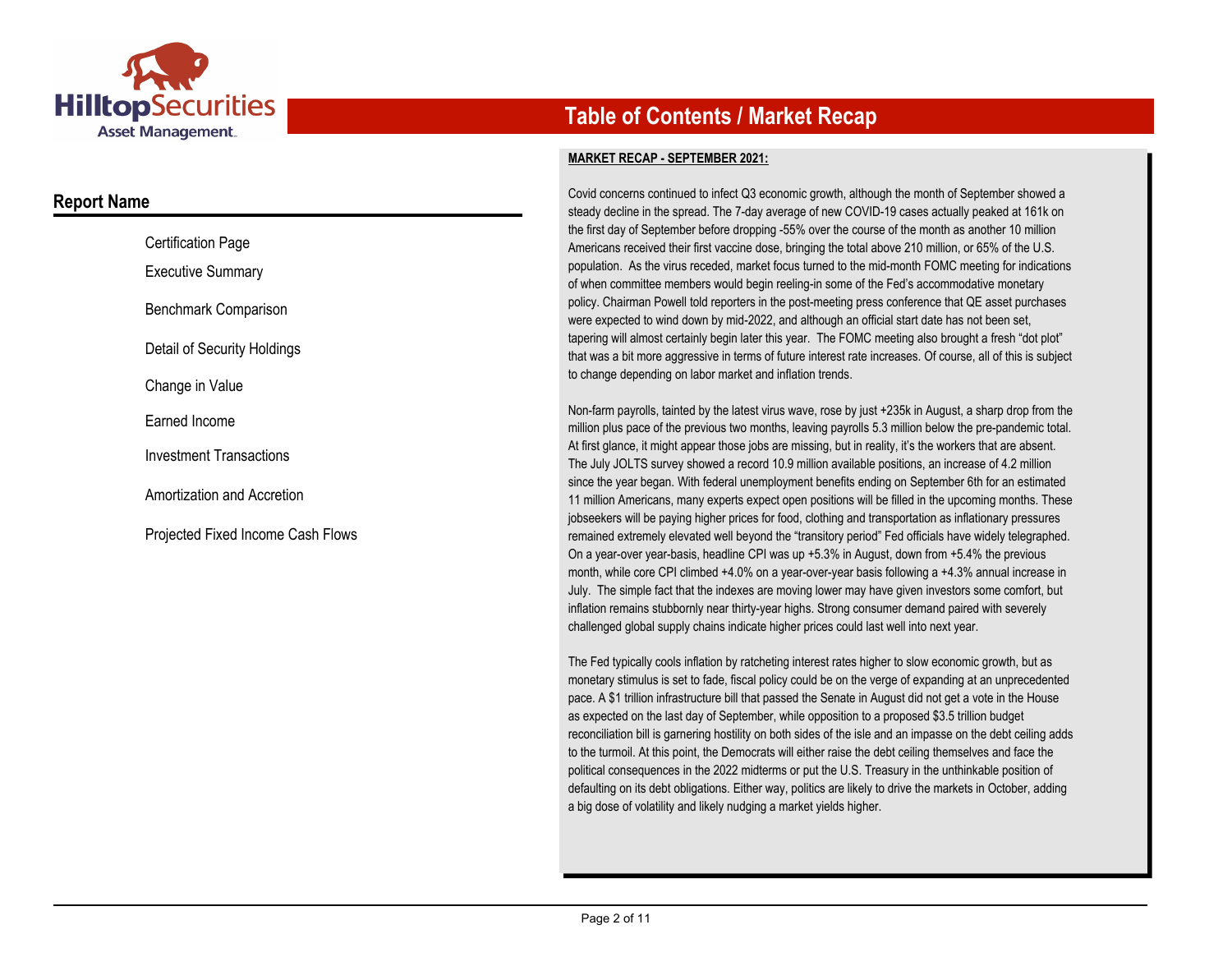

## **September 30, 2021 For the Month Ended**

This report is prepared for the **Northwest ISD** (the "Entity") in accordance with Chapter 2256 of the Texas Public Funds Investment Act ("PFIA"). Section 2256.023(a) of the PFIA states that: "Not less than quarterly, the investment officer shall prepare and submit to the governing body of the entity a written report of the investment transactions for all funds covered by this chapter for the preceding reporting period." This report is signed by the Entity's investment officers and includes the disclosures required in the PFIA. To the extent possible, market prices have been obtained from independent pricing sources.

The investment portfolio complied with the PFIA and the Entity's approved Investment Policy and Strategy throughout the period. All investment transactions made in the portfolio during this period were made on behalf of the Entity and were made in full compliance with the PFIA and the approved Investment Policy.

**Officer Names and Titles:**

Name: Brian Carter Title: Chief Financial Officer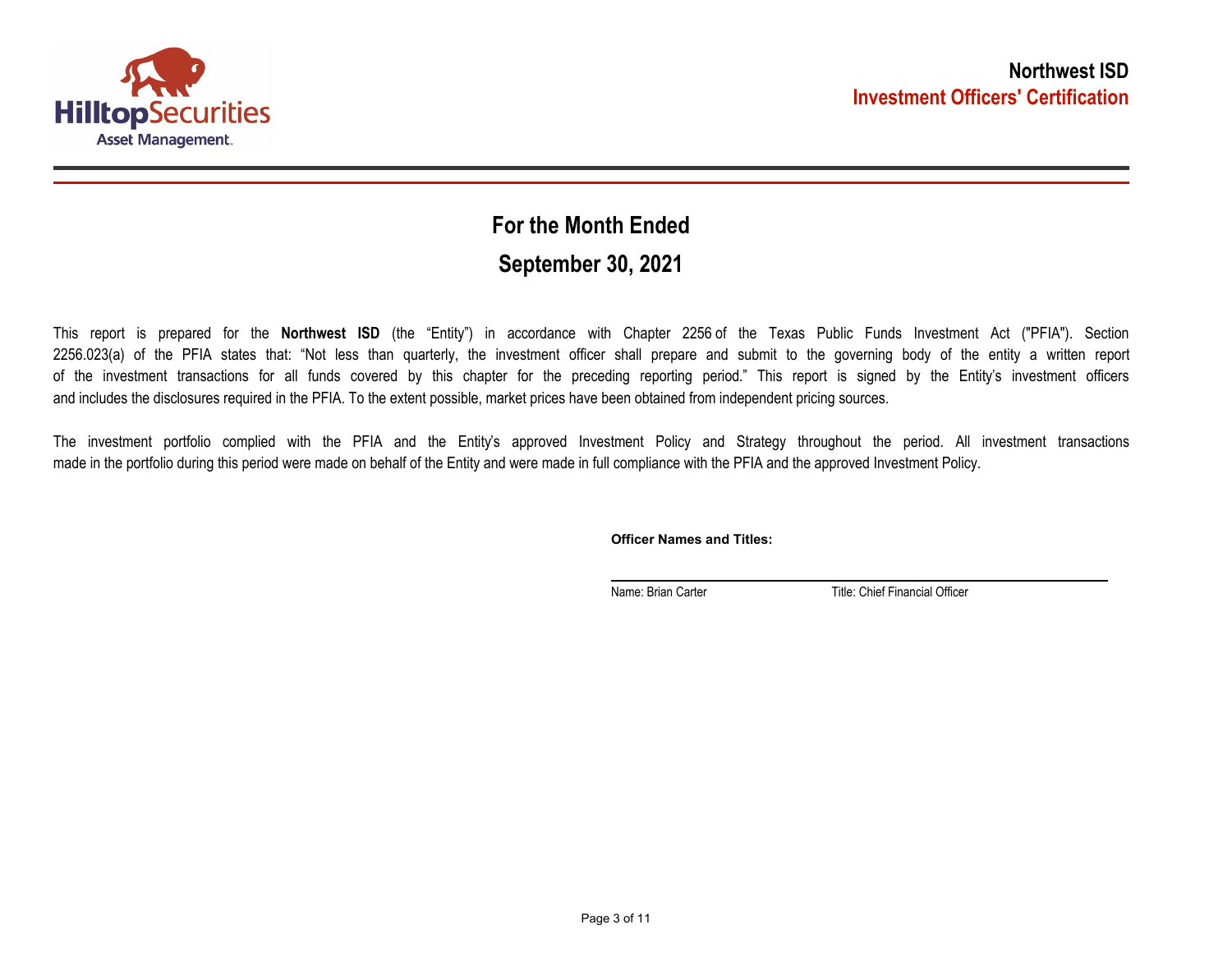



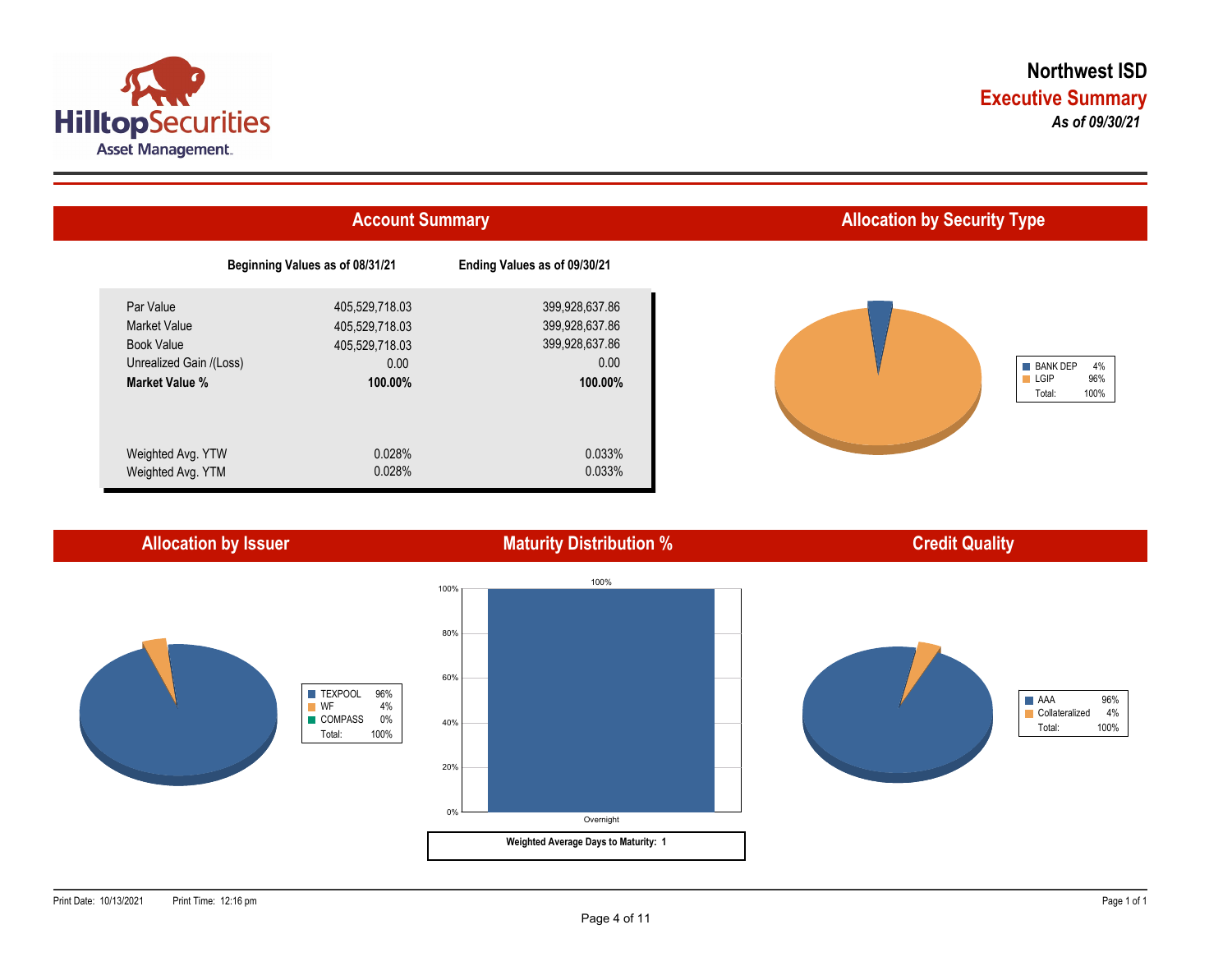



Note 1: CMT stands for Constant Maturity Treasury. This data is published in Federal Reserve Statistical Release H.15 and represents an average of all actively traded Treasury securities having that time remaining until ma standard industry benchmark for Treasury securities. The CMT benchmarks are moving averages. The 3-month CMT is the daily average for the previous 3 months, the 6-month CMT is the daily average for the previous 6 months, a 1-year and 2-year CMT's are the daily averages for the previous 12-months.

**Note 2:** Benchmark data for TexPool is the monthly average yield.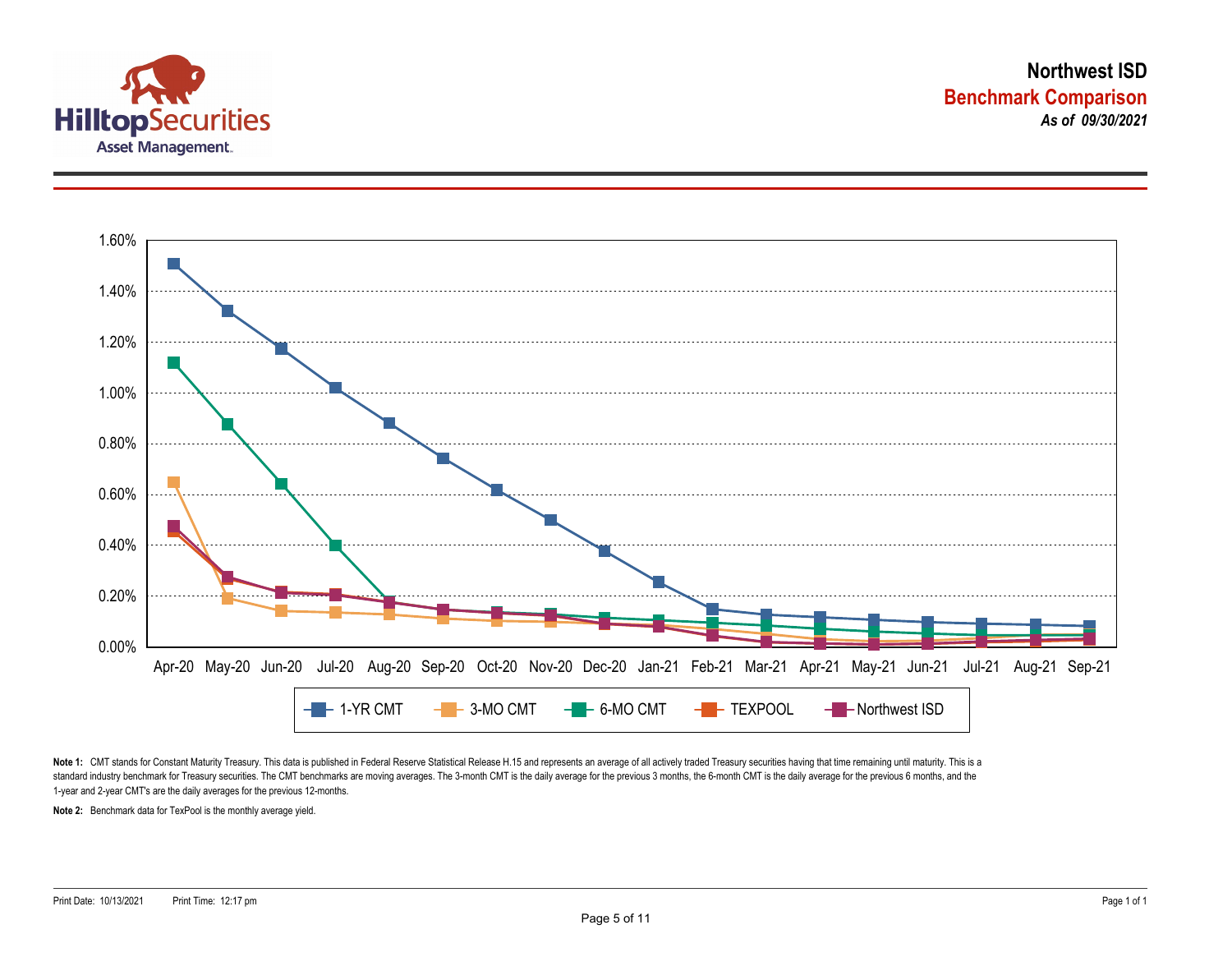

| <b>CUSIP</b>                            | Settle<br>Date | Sec. Type               | Sec. Description                 | <b>CPN</b> | <b>Mty Date</b> | <b>Next Call</b> | <b>Call Type</b> | Par Value                      | Purch<br>Price     | <b>Orig Cost</b>               | <b>Book Value</b>              | <b>Mkt</b><br>Price | Market Value to Mty            | Days                             | Days<br>to Call YTM |                | <b>YTW</b>     |
|-----------------------------------------|----------------|-------------------------|----------------------------------|------------|-----------------|------------------|------------------|--------------------------------|--------------------|--------------------------------|--------------------------------|---------------------|--------------------------------|----------------------------------|---------------------|----------------|----------------|
| <b>Activity Account</b>                 |                |                         |                                  |            |                 |                  |                  |                                |                    |                                |                                |                     |                                |                                  |                     |                |                |
| <b>TEXPOOL</b>                          |                | LGIP                    | <b>TexPool</b>                   |            |                 |                  |                  | 172,217.67                     | 100.000            | 172,217.67                     | 172,217.67                     | 100.000             | 172,217.67                     | $\overline{1}$                   |                     | 0.028          | 0.028          |
| <b>Total for Activity Account</b>       |                |                         |                                  |            |                 |                  |                  | 172,217.67                     | 100.000            | 172,217.67                     | 172,217.67                     | 100.000             | 172,217.67                     | $\overline{1}$                   |                     | 0.028          | 0.028          |
| <b>Capital Project</b>                  |                |                         |                                  |            |                 |                  |                  |                                |                    |                                |                                |                     |                                |                                  |                     |                |                |
| <b>TEXPOOL</b><br>WF-NWISD              |                | LGIP<br><b>BANK DEP</b> | <b>TexPool</b><br>Wells Fargo Bk |            |                 |                  |                  | 275,538,862.22<br>3,598,243.13 | 100.000<br>100.000 | 275,538,862.22<br>3,598,243.13 | 275,538,862.22<br>3,598,243.13 | 100.000<br>100.000  | 275,538,862.22<br>3,598,243.13 | $\overline{1}$<br>$\overline{1}$ |                     | 0.028<br>0.160 | 0.028<br>0.160 |
| <b>Total for Capital Project</b>        |                |                         |                                  |            |                 |                  |                  | 279,137,105.35                 | 100.000            | 279, 137, 105.35               | 279, 137, 105.35               | 100.000             | 279, 137, 105.35               | $\overline{1}$                   |                     | 0.030          | 0.030          |
| <b>Capital Project AFB</b>              |                |                         |                                  |            |                 |                  |                  |                                |                    |                                |                                |                     |                                |                                  |                     |                |                |
| <b>TEXPOOL</b>                          |                | LGIP                    | TexPool                          |            |                 |                  |                  | 413,730.51                     | 100.000            | 413,730.51                     | 413,730.51                     | 100.000             | 413,730.51                     | $\overline{1}$                   |                     | 0.028          | 0.028          |
| <b>Total for Capital Project AFB</b>    |                |                         |                                  |            |                 |                  |                  | 413,730.51                     | 100.000            | 413,730.51                     | 413,730.51                     | 100.000             | 413,730.51                     | $\overline{1}$                   |                     | 0.028          | 0.028          |
| <b>General Operating Fund</b>           |                |                         |                                  |            |                 |                  |                  |                                |                    |                                |                                |                     |                                |                                  |                     |                |                |
| <b>TEXPOOL</b><br>WF-NWISD              |                | LGIP<br><b>BANK DEP</b> | TexPool<br>Wells Fargo Bk        |            |                 |                  |                  | 59,505,112.87<br>7,875,541.56  | 100.000<br>100.000 | 59,505,112.87<br>7,875,541.56  | 59,505,112.87<br>7,875,541.56  | 100.000<br>100.000  | 59,505,112.87<br>7,875,541.56  | $\overline{1}$<br>$\overline{1}$ |                     | 0.028<br>0.160 | 0.028<br>0.160 |
| <b>Total for General Operating Fund</b> |                |                         |                                  |            |                 |                  |                  | 67,380,654.43                  | 100.000            | 67,380,654.43                  | 67,380,654.43                  | 100.000             | 67,380,654.43                  | $\overline{1}$                   |                     | 0.043          | 0.043          |
| <b>Interest &amp; Sinking</b>           |                |                         |                                  |            |                 |                  |                  |                                |                    |                                |                                |                     |                                |                                  |                     |                |                |
| <b>TEXPOOL</b>                          |                | LGIP                    | TexPool                          |            |                 |                  |                  | 49,030,768.20                  | 100.000            | 49,030,768.20                  | 49,030,768.20                  | 100.000             | 49,030,768.20                  | $\overline{1}$                   |                     | 0.028          | 0.028          |
| <b>Total for Interest &amp; Sinking</b> |                |                         |                                  |            |                 |                  |                  | 49,030,768.20                  | 100.000            | 49,030,768.20                  | 49,030,768.20                  | 100.000             | 49,030,768.20                  | $\overline{1}$                   |                     | 0.028          | 0.028          |
| <b>Payroll Clearing Fund</b>            |                |                         |                                  |            |                 |                  |                  |                                |                    |                                |                                |                     |                                |                                  |                     |                |                |
| WF-NWISD                                |                | <b>BANK DEP</b>         | Wells Fargo Bk                   |            |                 |                  |                  | 3,794,161.70                   | 100.000            | 3,794,161.70                   | 3,794,161.70                   | 100.000             | 3,794,161.70                   | $\overline{1}$                   |                     | 0.160          | 0.160          |
| <b>Total for Payroll Clearing Fund</b>  |                |                         |                                  |            |                 |                  |                  | 3,794,161.70                   | 100.000            | 3,794,161.70                   | 3,794,161.70                   | 100.000             | 3,794,161.70                   | $\overline{1}$                   |                     | 0.160          | 0.160          |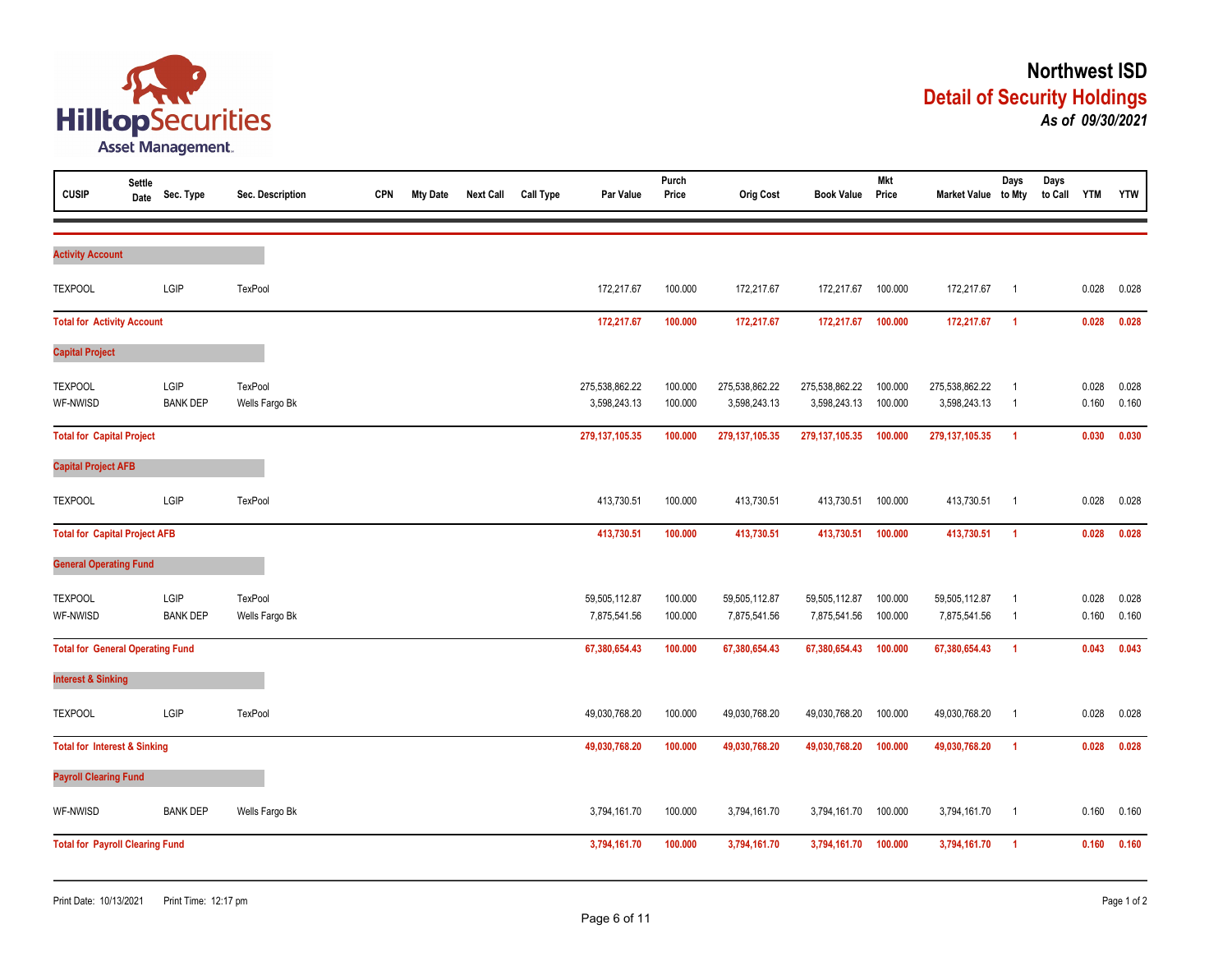

| <b>CUSIP</b>                   | Settle<br>Date Sec. Type | Sec. Description | <b>CPN</b> | Mty Date | <b>Next Call</b> | Call Type | Par Value      | Purch<br>Price | <b>Orig Cost</b> | <b>Book Value Price</b> | Mkt | Market Value to Mty | Days | Days<br>to Call YTM |       | <b>YTW</b> |
|--------------------------------|--------------------------|------------------|------------|----------|------------------|-----------|----------------|----------------|------------------|-------------------------|-----|---------------------|------|---------------------|-------|------------|
|                                |                          |                  |            |          |                  |           |                |                |                  |                         |     |                     |      |                     |       |            |
| <b>Total for Northwest ISD</b> |                          |                  |            |          |                  |           | 399,928,637.86 | 100.000        | 399,928,637.86   | 399,928,637.86 100.000  |     | 399,928,637.86      |      |                     | 0.033 | 0.033      |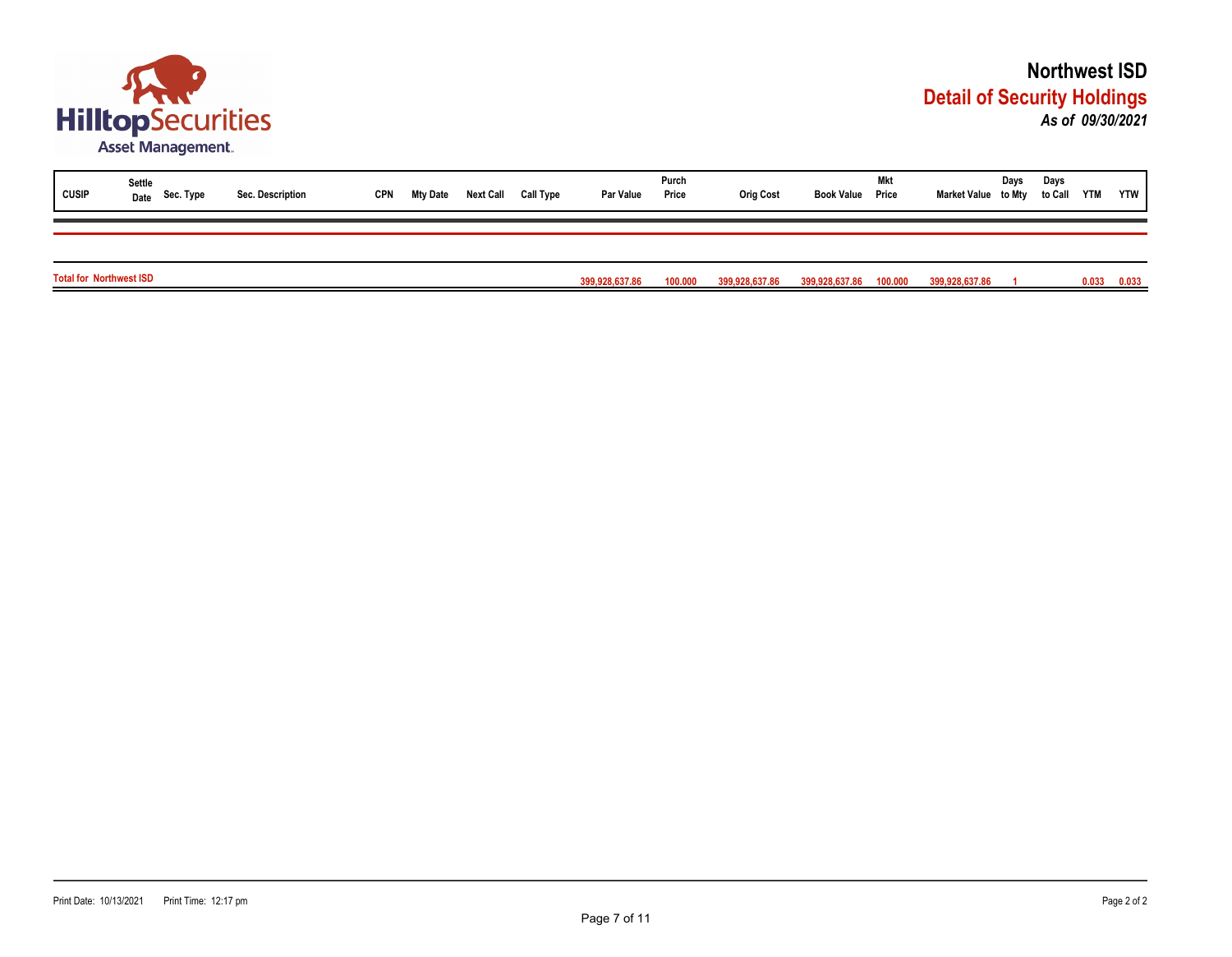

| <b>CUSIP</b>                            | <b>Security Type</b>                    | <b>Security Description</b>                              | 08/31/21<br><b>Book Value</b>  | Cost of<br><b>Purchases</b> | Maturities<br>Calls / Sales | Amortization /<br><b>Accretion</b> | Realized<br>Gain/(Loss) | 09/30/21<br><b>Book Value</b>  | 08/31/21<br><b>Market Value</b> | 09/30/21<br><b>Market Value</b> | Change in<br><b>Mkt Value</b> |
|-----------------------------------------|-----------------------------------------|----------------------------------------------------------|--------------------------------|-----------------------------|-----------------------------|------------------------------------|-------------------------|--------------------------------|---------------------------------|---------------------------------|-------------------------------|
|                                         |                                         |                                                          |                                |                             |                             |                                    |                         |                                |                                 |                                 |                               |
| <b>Activity Account</b>                 |                                         |                                                          |                                |                             |                             |                                    |                         |                                |                                 |                                 |                               |
| <b>TEXPOOL</b>                          | LGIP                                    | TexPool                                                  | 172,213.74                     | 3.93                        | 0.00                        | 0.00                               | 0.00                    | 172,217.67                     | 172,213.74                      | 172,217.67                      | 3.93                          |
| <b>Total for Activity Account</b>       |                                         |                                                          | 172,213.74                     | 3.93                        | 0.00                        | 0.00                               | 0.00                    | 172,217.67                     | 172,213.74                      | 172,217.67                      | 3.93                          |
| <b>Capital Project</b>                  |                                         |                                                          |                                |                             |                             |                                    |                         |                                |                                 |                                 |                               |
| <b>BBVA-NWL</b><br><b>BBVA-NWZ</b>      | <b>BANK DEP</b><br><b>BANK DEP</b>      | <b>BBVA Compass LIBOR</b><br><b>BBVA Compass ZBA Int</b> | 11.77<br>48.06                 | 0.00<br>0.00                | (11.77)<br>(48.06)          | 0.00<br>0.00                       | 0.00<br>0.00            | 0.00<br>0.00                   | 11.77<br>48.06                  | 0.00<br>0.00                    | (11.77)<br>(48.06)            |
| <b>TEXPOOL</b><br>WF-NWISD              | LGIP<br><b>BANK DEP</b>                 | TexPool<br>Wells Fargo Bk                                | 271,523,903.91<br>2,617,646.86 | 4,014,958.31<br>980,596.27  | 0.00<br>0.00                | 0.00<br>0.00                       | 0.00<br>0.00            | 275,538,862.22<br>3,598,243.13 | 271,523,903.91<br>2,617,646.86  | 275,538,862.22<br>3,598,243.13  | 4,014,958.31<br>980,596.27    |
| <b>Total for Capital Project</b>        |                                         |                                                          | 274,141,610.60                 | 4,995,554.58                | (59.83)                     | 0.00                               | 0.00                    | 279,137,105.35                 | 274,141,610.60                  | 279, 137, 105.35                | 4,995,494.75                  |
| <b>Capital Project AFB</b>              |                                         |                                                          |                                |                             |                             |                                    |                         |                                |                                 |                                 |                               |
| <b>TEXPOOL</b>                          | LGIP                                    | TexPool                                                  | 413,721.07                     | 9.44                        | 0.00                        | 0.00                               | 0.00                    | 413,730.51                     | 413,721.07                      | 413,730.51                      | 9.44                          |
|                                         | <b>Total for Capital Project AFB</b>    |                                                          | 413,721.07                     | 9.44                        | 0.00                        | 0.00                               | 0.00                    | 413,730.51                     | 413,721.07                      | 413,730.51                      | 9.44                          |
| <b>General Operating Fund</b>           |                                         |                                                          |                                |                             |                             |                                    |                         |                                |                                 |                                 |                               |
| <b>BBVA-NW</b><br><b>TEXPOOL</b>        | <b>BANK DEP</b><br>LGIP                 | <b>BBVA Compass MM</b><br>TexPool                        | 0.77<br>68,433,182.95          | 0.00<br>0.00                | (0.77)<br>(8,928,070.08)    | 0.00<br>0.00                       | 0.00<br>0.00            | 0.00<br>59,505,112.87          | 0.77<br>68,433,182.95           | 0.00<br>59,505,112.87           | (0.77)<br>(8,928,070.08)      |
| WF-NWISD                                | <b>BANK DEP</b>                         | Wells Fargo Bk                                           | 8,781,957.42                   | 0.00                        | (906, 415.86)               | 0.00                               | 0.00                    | 7,875,541.56                   | 8,781,957.42                    | 7,875,541.56                    | (906, 415.86)                 |
| <b>Total for General Operating Fund</b> |                                         | 77,215,141.14                                            | 0.00                           | (9,834,486.71)              | 0.00                        | 0.00                               | 67,380,654.43           | 77,215,141.14                  | 67,380,654.43                   | (9,834,486.71)                  |                               |
| <b>Interest &amp; Sinking</b>           |                                         |                                                          |                                |                             |                             |                                    |                         |                                |                                 |                                 |                               |
| <b>TEXPOOL</b>                          | LGIP                                    | TexPool                                                  | 48,906,574.31                  | 124,193.89                  | 0.00                        | 0.00                               | 0.00                    | 49,030,768.20                  | 48,906,574.31                   | 49,030,768.20                   | 124,193.89                    |
|                                         | <b>Total for Interest &amp; Sinking</b> |                                                          | 48,906,574.31                  | 124,193.89                  | 0.00                        | 0.00                               | 0.00                    | 49,030,768.20                  | 48,906,574.31                   | 49,030,768.20                   | 124,193.89                    |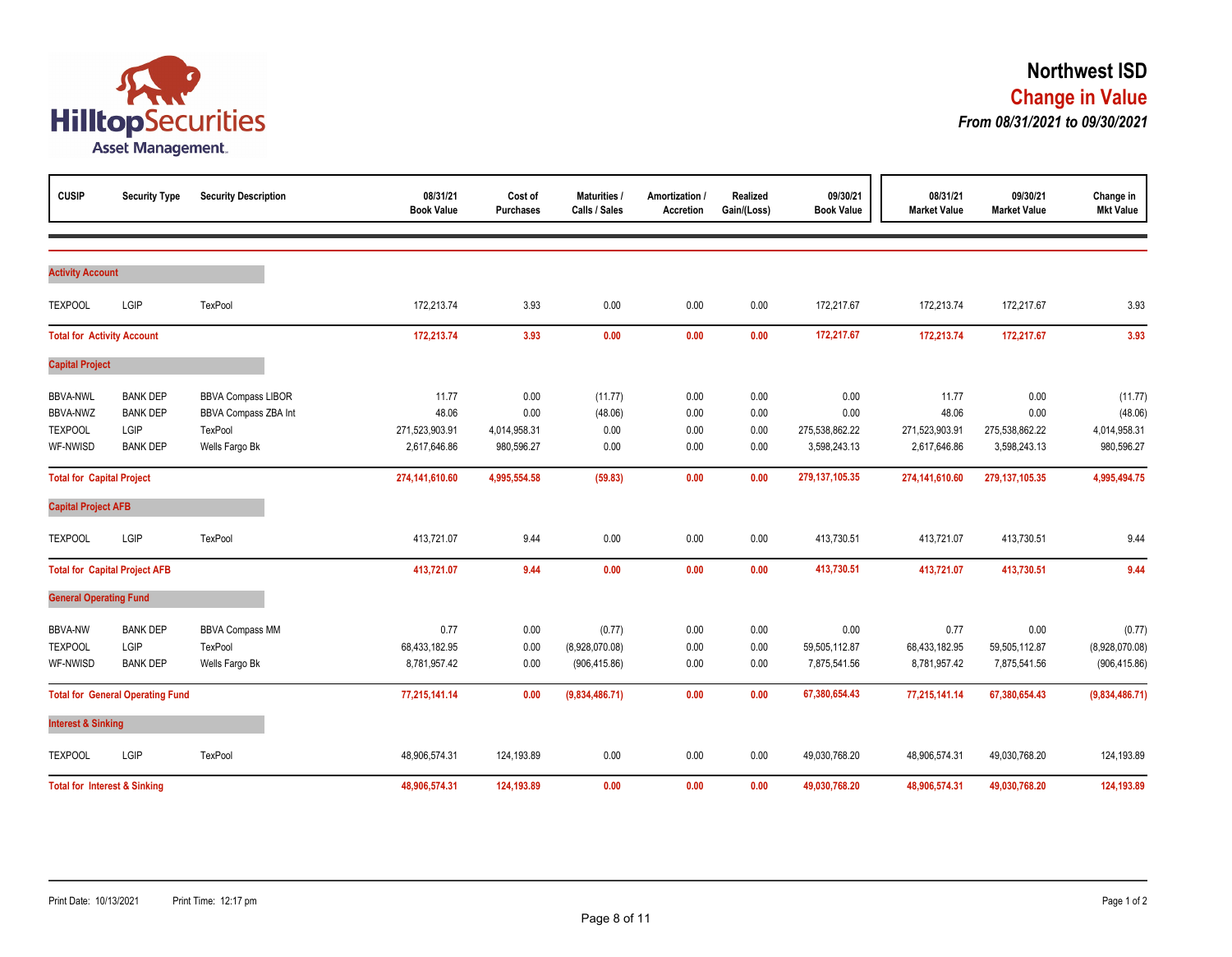

| <b>CUSIP</b>                   | <b>Security Type</b>                   | <b>Security Description</b> | 08/31/21<br><b>Book Value</b> | Cost of<br><b>Purchases</b> | Maturities /<br>Calls / Sales | Amortization /<br>Accretion | Realized<br>Gain/(Loss) | 09/30/21<br><b>Book Value</b> | 08/31/21<br><b>Market Value</b> | 09/30/21<br><b>Market Value</b> | Change in<br><b>Mkt Value</b> |
|--------------------------------|----------------------------------------|-----------------------------|-------------------------------|-----------------------------|-------------------------------|-----------------------------|-------------------------|-------------------------------|---------------------------------|---------------------------------|-------------------------------|
| <b>Payroll Clearing Fund</b>   |                                        |                             |                               |                             |                               |                             |                         |                               |                                 |                                 |                               |
| WF-NWISD                       | <b>BANK DEP</b>                        | Wells Fargo Bk              | 4,680,457.17                  | 0.00                        | (886, 295.47)                 | 0.00                        | 0.00                    | 3,794,161.70                  | 4,680,457.17                    | 3,794,161.70                    | (886, 295.47)                 |
|                                | <b>Total for Payroll Clearing Fund</b> |                             | 4,680,457.17                  | 0.00                        | (886, 295.47)                 | 0.00                        | 0.00                    | 3,794,161.70                  | 4,680,457.17                    | 3,794,161.70                    | (886, 295.47)                 |
| <b>Total for Northwest ISD</b> |                                        |                             | 405.529.718.03                | 5.119.761.84                | (10, 720, 842.01)             | 0.00                        | 0.00                    | 399,928,637.86                | 405,529,718.03                  | 399,928,637.86                  | (5,601,080.17)                |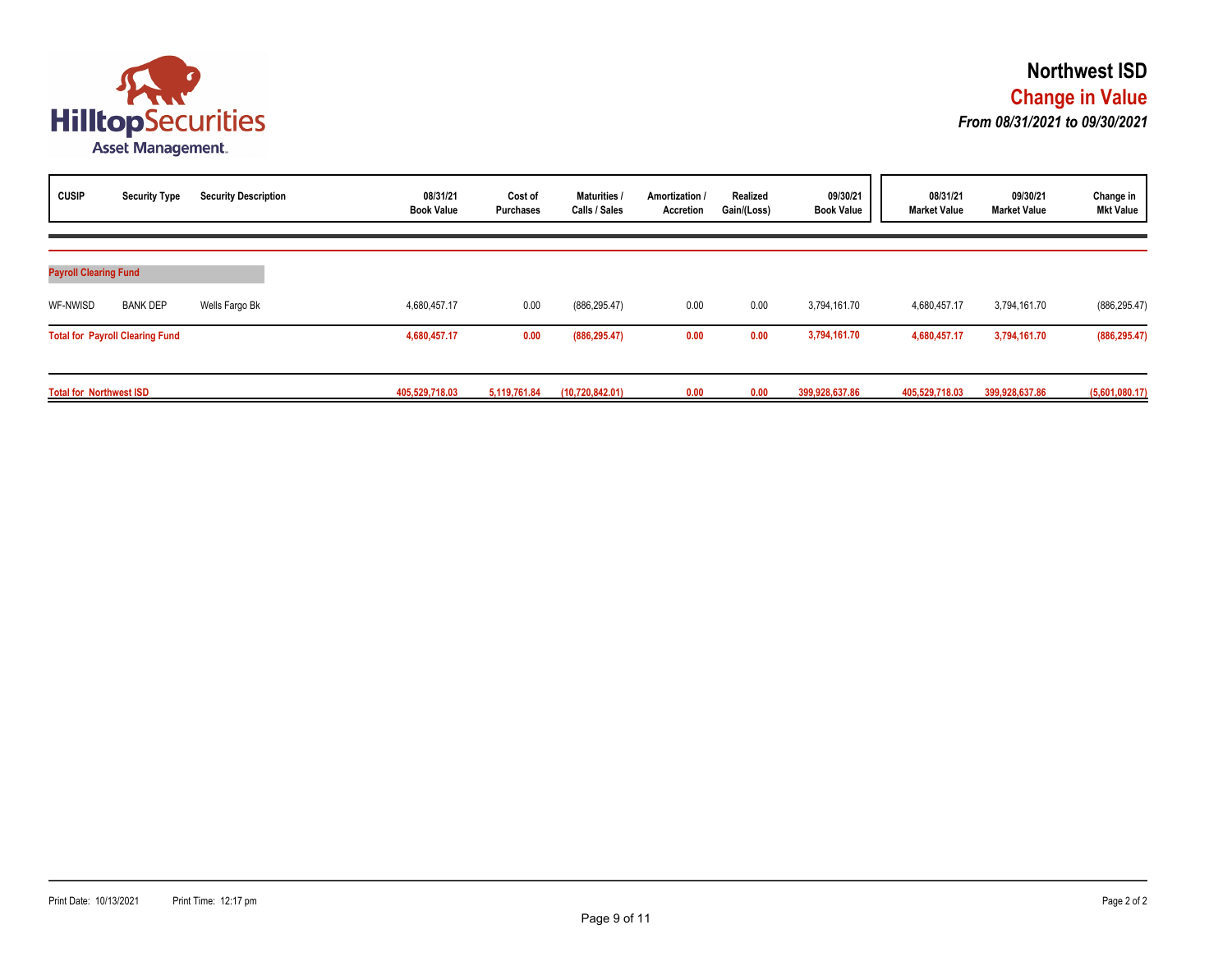

| <b>CUSIP</b>                      | <b>Security Type</b>                    | <b>Security Description</b> | Beg. Accrued | <b>Interest Earned</b> | Interest Rec'd /<br>Sold / Matured | <b>Interest Purchased</b> | <b>Ending Accrued</b> | Disc Accr /<br><b>Prem Amort</b> | Net Income |
|-----------------------------------|-----------------------------------------|-----------------------------|--------------|------------------------|------------------------------------|---------------------------|-----------------------|----------------------------------|------------|
| <b>Activity Account</b>           |                                         |                             |              |                        |                                    |                           |                       |                                  |            |
|                                   |                                         |                             |              |                        |                                    |                           |                       |                                  |            |
| <b>TEXPOOL</b>                    | LGIP                                    | TexPool                     | 0.00         | 3.93                   | 3.93                               | 0.00                      | 0.00                  | 0.00                             | 3.93       |
| <b>Total for Activity Account</b> |                                         |                             | 0.00         | 3.93                   | 3.93                               | 0.00                      | 0.00                  | 0.00                             | 3.93       |
| <b>Capital Project</b>            |                                         |                             |              |                        |                                    |                           |                       |                                  |            |
| <b>TEXPOOL</b>                    | LGIP                                    | TexPool                     | 0.00         | 6,204.99               | 6,204.99                           | 0.00                      | 0.00                  | 0.00                             | 6,204.99   |
| WF-NWISD                          | <b>BANK DEP</b>                         | Wells Fargo Bk              | 0.00         | 352.91                 | 352.91                             | 0.00                      | 0.00                  | 0.00                             | 352.91     |
| <b>Total for Capital Project</b>  |                                         |                             | 0.00         | 6,557.90               | 6,557.90                           | 0.00                      | 0.00                  | 0.00                             | 6,557.90   |
| <b>Capital Project AFB</b>        |                                         |                             |              |                        |                                    |                           |                       |                                  |            |
| <b>TEXPOOL</b>                    | LGIP                                    | TexPool                     | 0.00         | 9.44                   | 9.44                               | 0.00                      | 0.00                  | 0.00                             | 9.44       |
|                                   | <b>Total for Capital Project AFB</b>    |                             | 0.00         | 9.44                   | 9.44                               | 0.00                      | 0.00                  | 0.00                             | 9.44       |
| <b>General Operating Fund</b>     |                                         |                             |              |                        |                                    |                           |                       |                                  |            |
| <b>TEXPOOL</b>                    | LGIP                                    | TexPool                     | 0.00         | 1,458.10               | 1,458.10                           | 0.00                      | 0.00                  | 0.00                             | 1,458.10   |
| WF-NWISD                          | <b>BANK DEP</b>                         | Wells Fargo Bk              | 0.00         | 1,087.72               | 1,087.72                           | 0.00                      | 0.00                  | $0.00\,$                         | 1,087.72   |
|                                   | <b>Total for General Operating Fund</b> |                             | 0.00         | 2,545.82               | 2,545.82                           | 0.00                      | 0.00                  | 0.00                             | 2,545.82   |
| <b>Interest &amp; Sinking</b>     |                                         |                             |              |                        |                                    |                           |                       |                                  |            |
| <b>TEXPOOL</b>                    | LGIP                                    | TexPool                     | 0.00         | 1,122.16               | 1,122.16                           | 0.00                      | 0.00                  | 0.00                             | 1,122.16   |
|                                   | <b>Total for Interest &amp; Sinking</b> |                             | 0.00         | 1,122.16               | 1,122.16                           | 0.00                      | 0.00                  | 0.00                             | 1,122.16   |
| <b>Payroll Clearing Fund</b>      |                                         |                             |              |                        |                                    |                           |                       |                                  |            |
| WF-NWISD                          | <b>BANK DEP</b>                         | Wells Fargo Bk              | 0.00         | 415.19                 | 415.19                             | 0.00                      | 0.00                  | 0.00                             | 415.19     |
|                                   | <b>Total for Payroll Clearing Fund</b>  |                             | 0.00         | 415.19                 | 415.19                             | 0.00                      | 0.00                  | $0.00\,$                         | 415.19     |